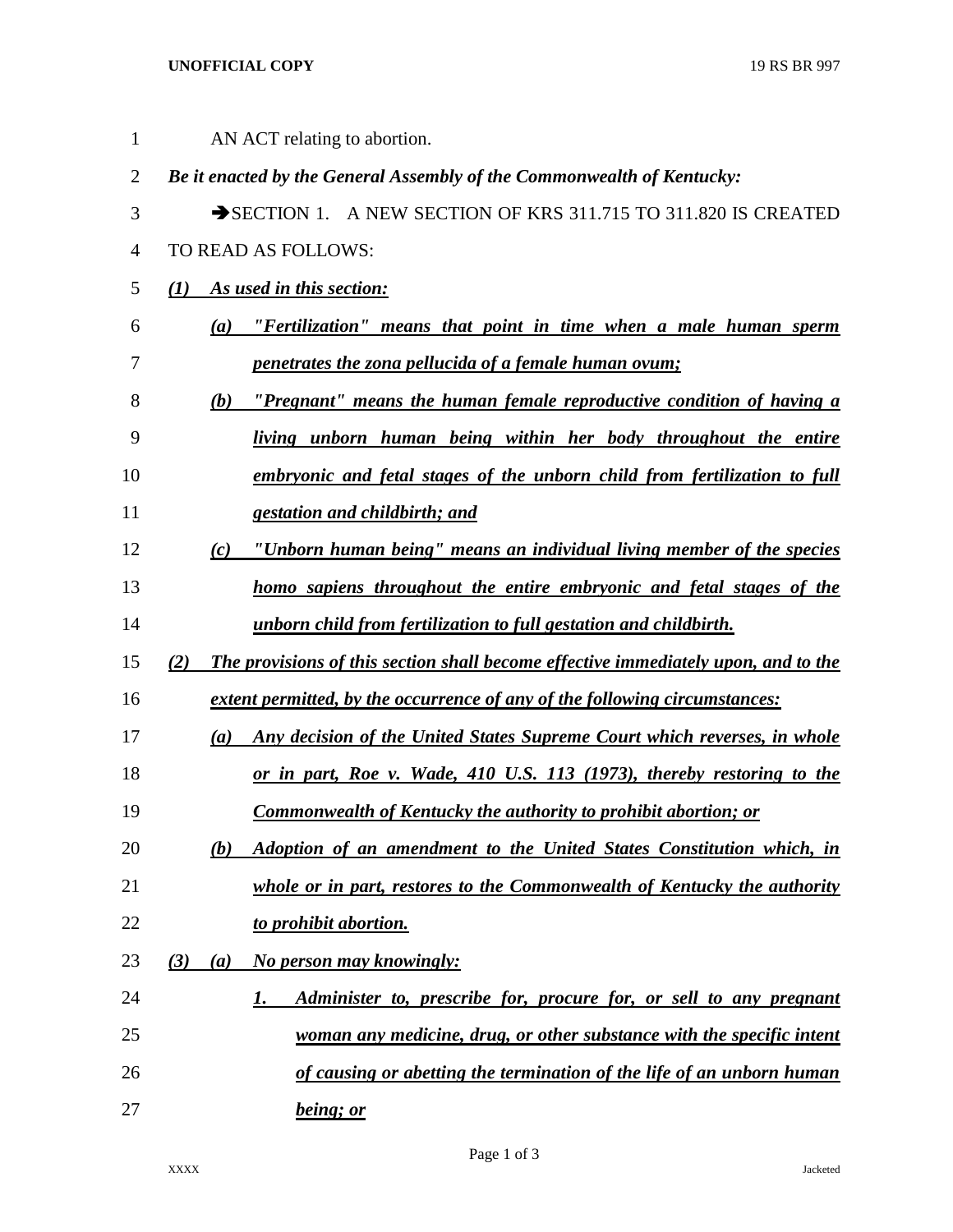| 1  |     | Use or employ any instrument or procedure upon a pregnant woman<br>2.                |
|----|-----|--------------------------------------------------------------------------------------|
| 2  |     | with the specific intent of causing or abetting the termination of the               |
| 3  |     | life of an unborn human being.                                                       |
| 4  |     | Any person who violates paragraph (a) of this subsection shall be guilty of a<br>(b) |
| 5  |     | <b>Class D felony.</b>                                                               |
| 6  | (4) | <b>The following shall not be a violation of subsection (3) of this section:</b>     |
| 7  |     | For a licensed physician to perform a medical procedure necessary in<br>(a)          |
| 8  |     | reasonable medical judgment to prevent the death or substantial risk of              |
| 9  |     | death due to a physical condition, or to prevent the serious, permanent              |
| 10 |     | impairment of a life-sustaining organ of a pregnant woman. However, the              |
| 11 |     | physician shall make reasonable medical efforts under the circumstances to           |
| 12 |     | preserve both the life of the mother and the life of the unborn human being          |
| 13 |     | in a manner consistent with reasonable medical practice; or                          |
| 14 |     | <u>Medical treatment provided to the mother by a licensed physician which</u><br>(b) |
| 15 |     | results in the accidental or unintentional injury or death to the unborn             |
| 16 |     | human being.                                                                         |
| 17 | (5) | <u>Nothing in this section may be construed to subject the pregnant mother upon</u>  |
| 18 |     | whom any abortion is performed or attempted to any criminal conviction and           |
| 19 |     | <i>penalty.</i>                                                                      |
| 20 | (6) | Nothing in this section may be construed to prohibit the sale, use, prescription, or |
| 21 |     | administration of a contraceptive measure, drug, or chemical, if it is administered  |
| 22 |     | prior to the time when a pregnancy could be determined through conventional          |
| 23 |     | medical testing and if the contraceptive measure is sold, used, prescribed, or       |
| 24 |     | administered in accordance with manufacturer instructions.                           |
| 25 | (7) | The provisions of this section shall be effective relative to the appropriation of   |
| 26 |     | Medicaid funds, to the extent consistent with any executive order by the President   |
| 27 |     | of the United States, federal statute, appropriation rider, or federal regulation    |